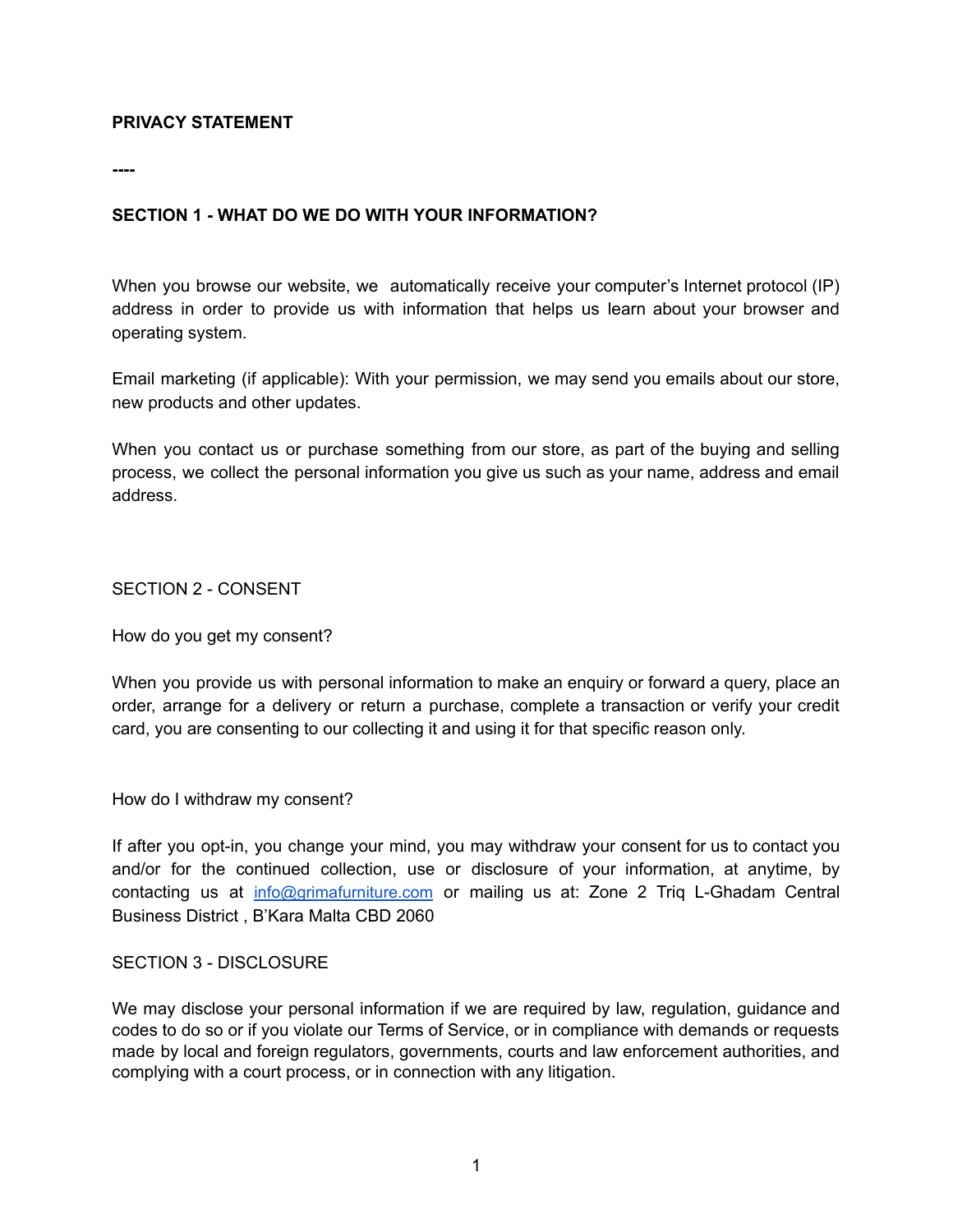## SECTION 4 - YELLOW

Our website is designed by Yellow, Discover Local and hosted on a third party platform. They provide us with the online e-commerce platform that allows us to sell our products and services to you (where our website caters for online purchases).

#### SECTION 5 - PAYMENT:

If you choose a direct payment gateway to complete your purchase, then a third party processor stores your credit card data. It is encrypted through the Payment Card Industry Data Security Standard (PCI-DSS). Your purchase transaction data is stored only as long as is necessary to complete your purchase transaction. After that is complete, your purchase transaction information is deleted.

All direct payment gateways adhere to the standards set by PCI-DSS as managed by the PCI Security Standards Council, which is a joint effort of brands like Visa, MasterCard, American Express and Discover.

PCI-DSS requirements help ensure the secure handling of credit card information by our store and its service providers.

#### SECTION 6 - THIRD-PARTY SERVICES

In general, the third-party providers used by us will only collect, use and disclose your information to the extent necessary to allow them to perform the services they provide to us and in accordance with the law.

However, certain third-party service providers, such as payment gateways and other payment transaction processors, have their own privacy policies in respect to the information we are required to provide to them for your purchase-related transactions.

We recommend that you read their privacy policies, so you can understand the manner in which your personal information will be handled by these providers.

In particular, remember that certain providers may be located in or have facilities that are located in a different jurisdiction than either you or us. So if you elect to proceed with a transaction that involves the services of a third-party service provider, then your information may become subject to the laws of the jurisdiction(s) in which that service provider or its facilities are located.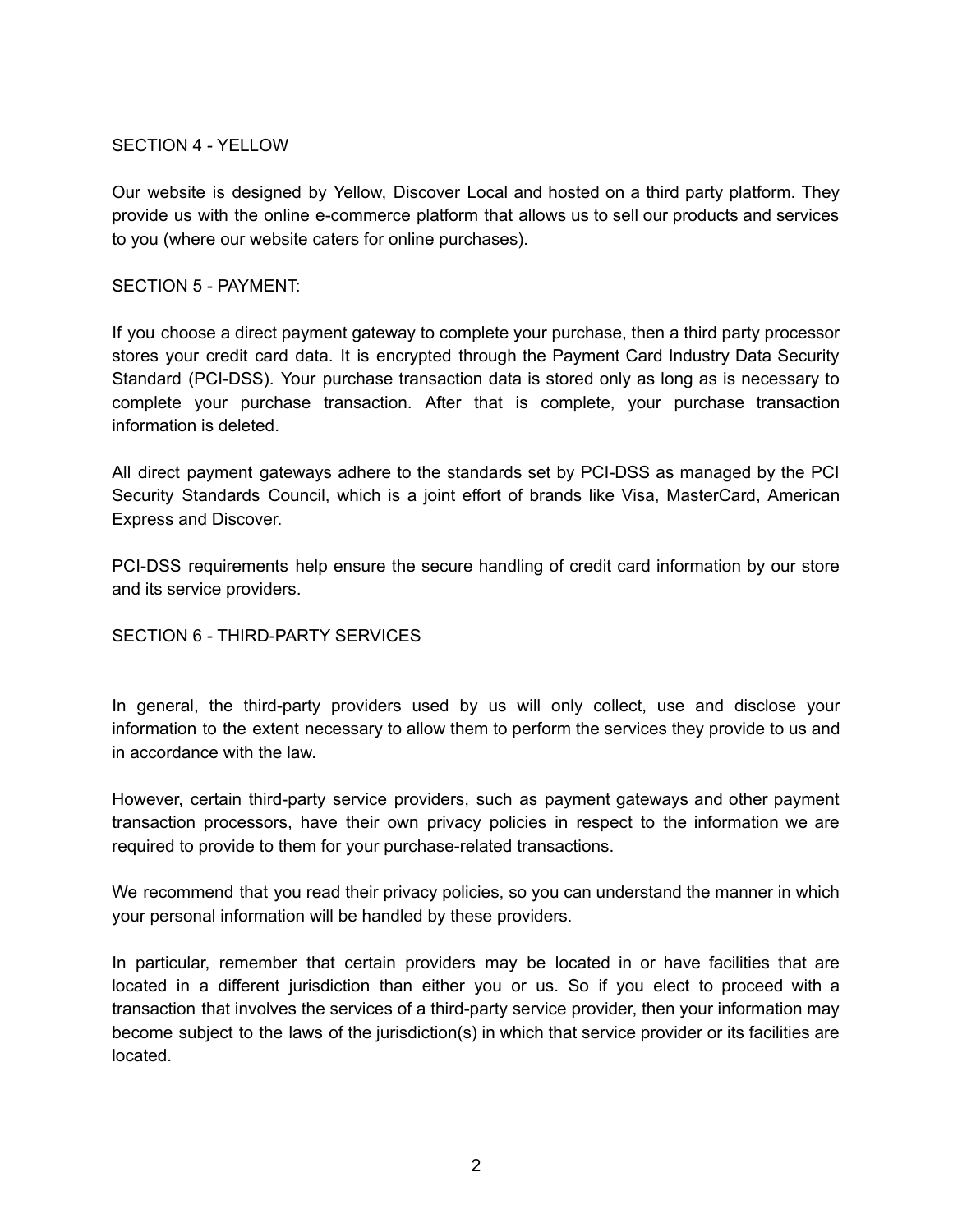We make every effort to use only third party providers of good repute and to ensure that they take all necessary measures to protect your data to the best of their abilities, in accordance with best industry practices and according to law.

As an example, if you are located in the UK and your transaction is processed by a payment gateway located in Malta, then your personal information used in completing that transaction may be subject to disclosure under Maltese legislation.

Once you leave our store's website or are redirected to a third-party website or application, you are no longer governed by this Privacy Policy or our website's Terms of Service.

#### Links

When you click on links on our website/store, they may direct you away from our site. We are not responsible for the privacy practices of other sites and encourage you to read their privacy statements.

## SECTION 7 - SECURITY

To protect your personal information, we take reasonable precautions and follow industry best practices to make sure it is not inappropriately lost, misused, accessed, disclosed, altered or destroyed.

#### **Cookies**

Our website also uses a technology called "cookies". A cookie is an element of data that a website can send to your browser, which may then store it on your system. Cookies are created for each session when you visit our website. None of the information collected by means of cookies is associated with you as an individual. We do not use the cookie technology to capture individual e-mail addresses or any personally identifying information about you.

In fact, very little information is automatically gathered and logged.

This information may include:

- the date and time when you access our website;
- the website pages that you view and any download that you may make through such pages;
- whether or not such viewing or download is successful;
- the IP address of the site that may have referred you to us;
- Your IP address: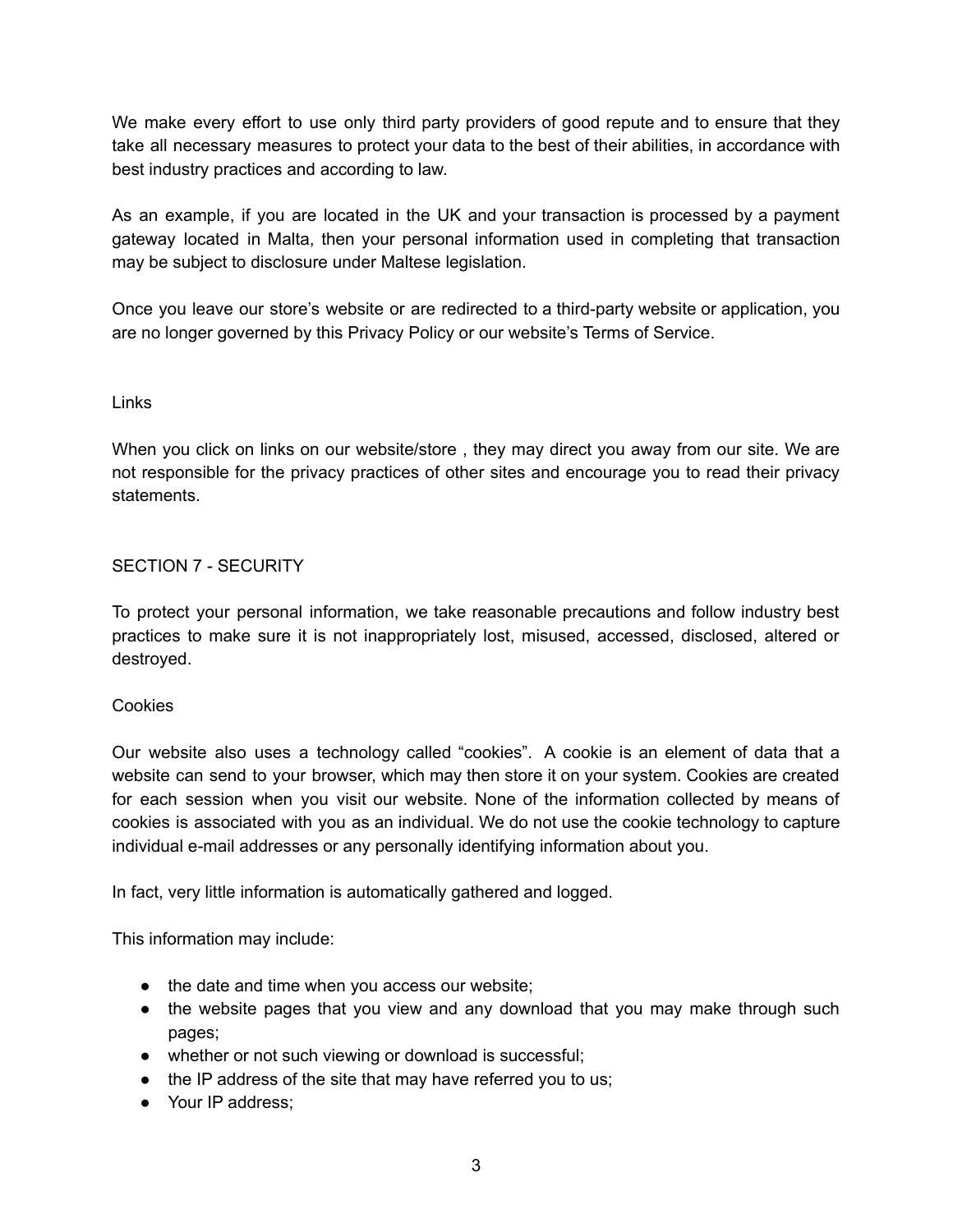- The operating system that you may be using (e.g. Windows 10);
- The version and make of browser that you may be using (e.g. Internet Explorer 7.0);
- Additional metrics provided by Google Analytics. For more information please visit: https://developers.google.com/analytics/devguides/collection/analyticsjs/cookie-usage

Should you wish to reject all or certain cookies used by our website, you may modify your web browser preferences to do so. If however you reject all cookies then you might be unable to use some of the services available on our website. Moreover, you may set your browser to notify you when you receive a cookie, giving you the opportunity to choose whether or not you wish to accept it. Usually, the information on how to change your options regarding cookies can be obtained by referring to your operating systems manual or to the 'Help' section of your web browser, or by contacting your Internet Service Provider.

## SECTION 8 - AGE OF CONSENT

By using this site, you represent that you are at least the age of majority in your state or province of residence, or that you are the age of majority in your state or province of residence and you have given us your consent to allow any of your minor dependents to use this site.

#### SECTION 9 – SENSITIVE DATA

We do not request or require special categories of information concerning religion, health, sexual orientation, trade union membership, or political affiliation and ask you to refrain from providing any such personal data in your communication with us.

#### SECTION 10 – TRANSFERS OUTSIDE THE EUROPEAN UNION

We may transfer your personal information outside of Malta. The countries to which your personal information is transferred may not offer an equivalent level of protection for personal information to the laws of Malta. Where appropriate, we will take steps to ensure your information is transferred subject to appropriate safeguards, such as by entering into data transfer agreements. Where we have put data transfer agreements or similar safeguards in place, we may be able to make a copy of this available to you if you contact us via one of the methods set out under the header "*Contact Information*" below.

#### SECTION 11 – DATA RETENTION

We have a data retention policy that sets out how long we keep your information. This policy is based on the type of information, the purpose of collection, and the system within our digital platforms in which the information is held. As a general rule, we keep your personal information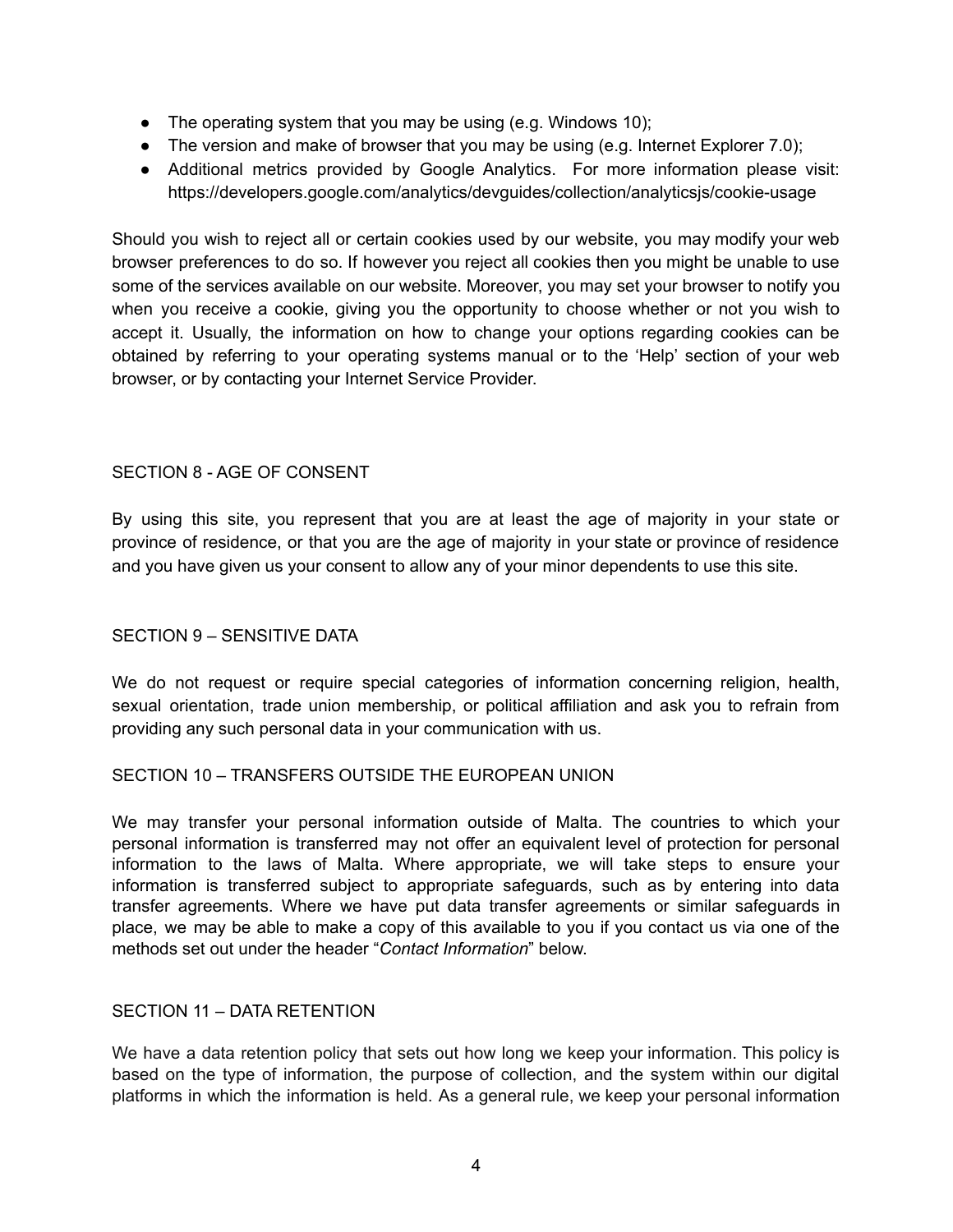for as long as we need to in order to carry out those purposes for which your data has been collected.

## SECTION 12 – YOUR RIGHTS

You have the right to:

- Ask us about the processing of your personal information, including to be provided with a copy of your personal information held by us;
- to request the correction and/or deletion of your personal information, or restrict or object to the processing of your personal information;
- to request to obtain and reuse your personal information for your own purposes across different services; and
- to complain to a competent supervisory authority, or to a court of law, if your data protection rights are violated or you have suffered as a result of unlawful processing of your personal information.

If you would like access to the information that we hold about you, if any of the information that we hold about you is inaccurate or out of date, or if you wish to restrict or object to us processing it, please let us know by getting in touch via one of the methods set out under the header "*Contact Information*" below.

If you object to our processing of your personal information, we will respect such requests in accordance with our legal obligations. Your objection may mean that we may not be able to perform the actions necessary to achieve the purposes set out above.

We may be required or entitled to retain your information to comply with legal and regulatory obligations and to protect and exercise our legal rights and legitimate interests.

In addition to those rights outlined above you also have an unconditional right to object at any time to the processing of your personal information for direct marketing purposes by contacting us via one of the methods set out under the header *"Contact Information"* below.

#### SECTION 13 – CHANGES TO THIS PRIVACY POLICY

We reserve the right to modify this privacy policy at any time, so please review it frequently. Changes and clarifications will take effect immediately upon their posting on the website. If we make material changes to this policy, we will notify you here that it has been updated, so that you are aware of what information we collect, how we use it, and under what circumstances, if any, we use and/or disclose it.

If our store is acquired or merged with another company, your information may be transferred to the new owners so that we may continue to sell products to you